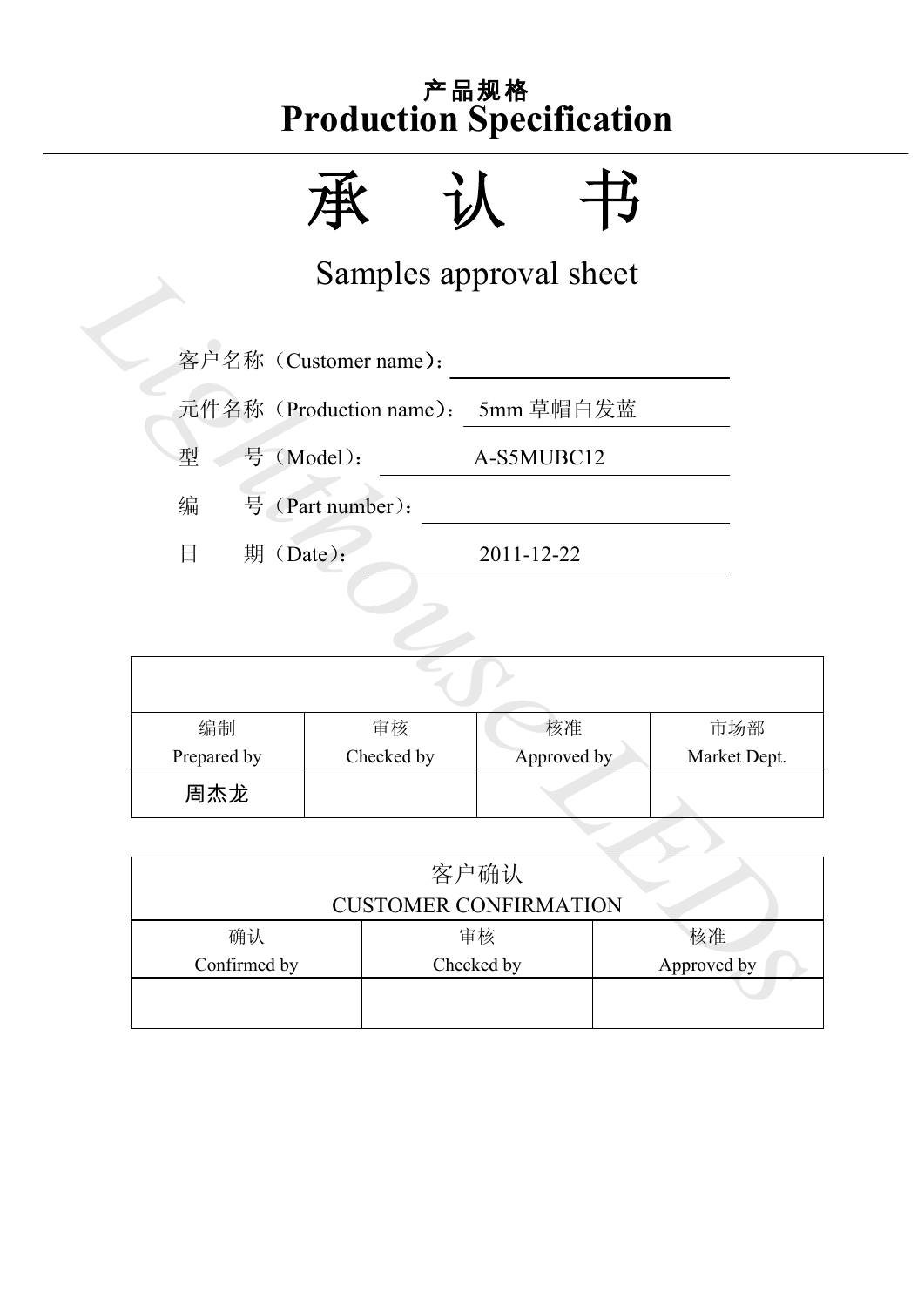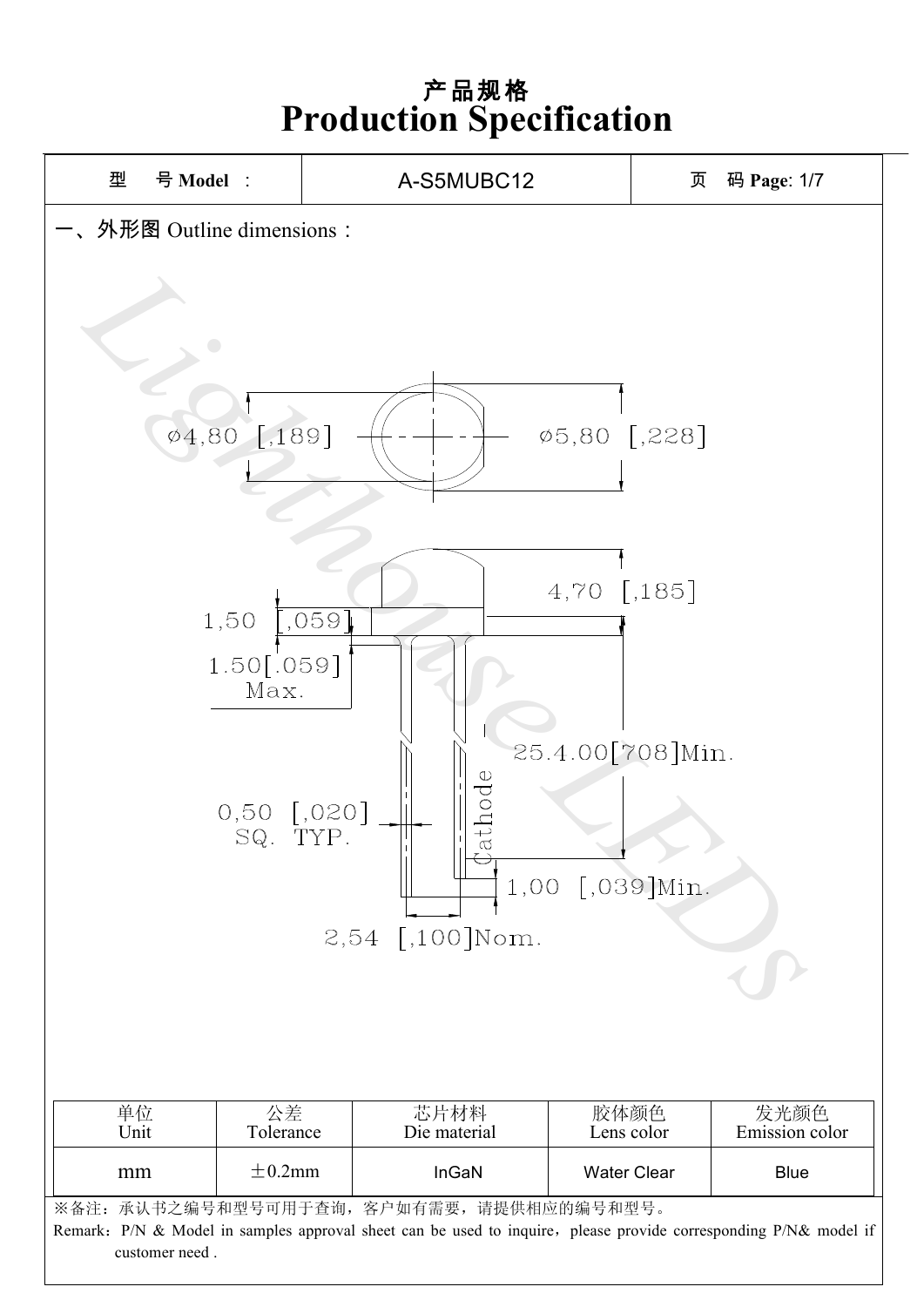|                                                                                            | 型<br>号 Model :                                                                                                                              |              |                                                     | A-S5MUBC12 |              |            | 页<br>码 Page: 2/7           |                |
|--------------------------------------------------------------------------------------------|---------------------------------------------------------------------------------------------------------------------------------------------|--------------|-----------------------------------------------------|------------|--------------|------------|----------------------------|----------------|
| 二、光电参数 Photoelectricity Parameter<br>(环境温度 Ambient temperature: 25℃<br>湿度 humidity: RH60%) |                                                                                                                                             |              |                                                     |            |              |            |                            |                |
|                                                                                            | 项目<br>Item                                                                                                                                  | 符号<br>Symbol | 测试条件<br>Test condition<br>典型值<br>最小值<br>Type<br>Min |            |              | 最大值<br>Max | 单位<br>Unit                 |                |
|                                                                                            | 正向电压<br>Forward voltage                                                                                                                     | <b>VF</b>    | $IF=20mA$                                           | 3.0        |              |            | 3.4                        | V              |
|                                                                                            | 反向电流<br>Reverse current                                                                                                                     | IR           | $VR=5V$                                             |            |              |            | 5                          | $\mu A$        |
|                                                                                            | 发光强度<br>Luminous intensity                                                                                                                  | IV           | $IF=20mA$                                           |            | 10000        |            | 11000                      | mcd            |
|                                                                                            | 主波长<br>Dominant wavelength                                                                                                                  | $\lambda$ d  | $IF=20mA$                                           | 460        |              |            | 465                        | nm             |
|                                                                                            | 光谱半宽度<br>Spectrum line half width                                                                                                           | $1/2 \theta$ | $IF=20mA$                                           |            |              | 120        |                            | $\theta$       |
|                                                                                            | 备注: 亮度测试公差±15%、波长测试公差±1nm、正向电压测试公差±0.05V                                                                                                    |              |                                                     |            |              |            |                            |                |
|                                                                                            | Remark: The tolerance of intensity: $\pm 15\%$ , The tolerance of wave length: $\pm 1$ nm, The tolerance of forwards voltage: $\pm 0.05$ V. |              |                                                     |            |              |            |                            | Only reference |
|                                                                                            | for above data when testing.                                                                                                                |              |                                                     |            |              |            |                            |                |
| 三、极限参数 Absolute Maximum Rating                                                             |                                                                                                                                             |              |                                                     |            |              |            |                            |                |
| 湿度 humidity: RH60%)<br>(环境温度 Ambient temperature: 25℃<br>项目                                |                                                                                                                                             |              |                                                     |            |              |            |                            |                |
|                                                                                            | Item                                                                                                                                        | 符号<br>Symbol | 数值<br>Value                                         | 单位<br>Unit | 备注<br>Remark |            |                            |                |
|                                                                                            | 正向电流<br>Forward Current                                                                                                                     | $\rm IF$     | 20                                                  | mA         |              |            |                            |                |
|                                                                                            | 正向峰值电流<br>Peck forward current                                                                                                              | IFM          | 75                                                  | mA         |              |            | F=1KHZ,占空比(duty cycle)1/10 |                |

| 伙<br>一口                         | 付万         | 致徂                      | 半位              | 宙注                                                                       |
|---------------------------------|------------|-------------------------|-----------------|--------------------------------------------------------------------------|
| Item                            | Symbol     | Value                   | Unit            | Remark                                                                   |
| 正向电流<br>Forward Current         | IF         | 20                      | mA              | ---                                                                      |
| 正向峰值电流<br>Peck forward current  | IFM        | 75                      | mA              | F=1KHZ, 占空比(duty cycle)1/10                                              |
| 反向耐压<br>Reverse Voltage         | <b>VRP</b> | 15                      | V               | ---                                                                      |
| 耗散功率<br>Power Dissipation       | Pm         | 85                      | mw              | ---                                                                      |
| 工作环境温度 Operation<br>temperature | Tamb       | -25 $\overline{4} + 80$ | °C              | ---                                                                      |
| 贮藏温度<br>Storage temperature     | Tstg       | $-35 \n  \pm 85$        | $\rm ^{\circ}C$ | ---                                                                      |
| 焊接温度<br>Soldering temperature   | Tsol       | 320                     | $\rm ^{\circ}C$ | 波峰焊,离环氧体 3mm 处≤5S<br>Wave soldering, 3mm out of physical body, $\leq$ 5S |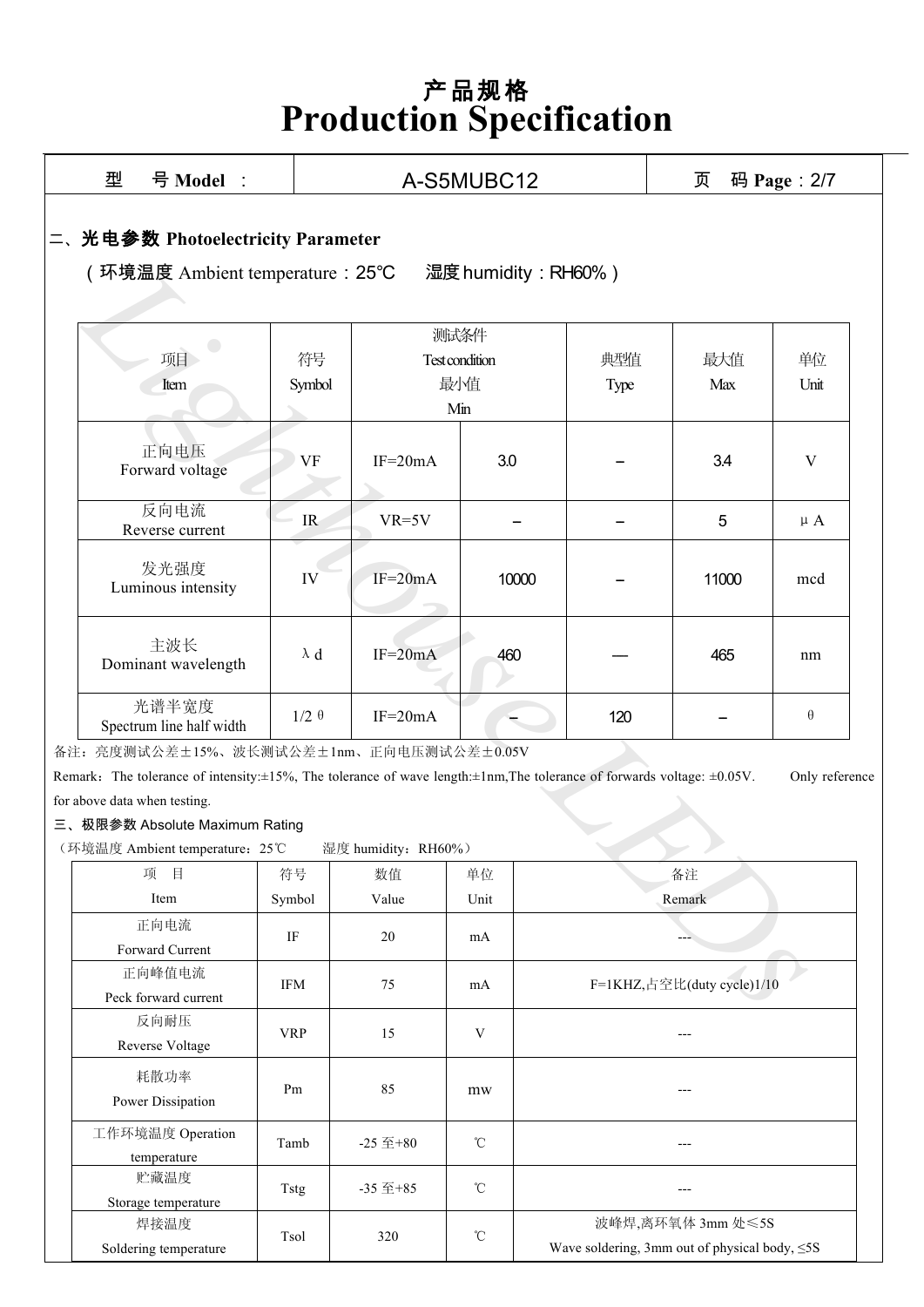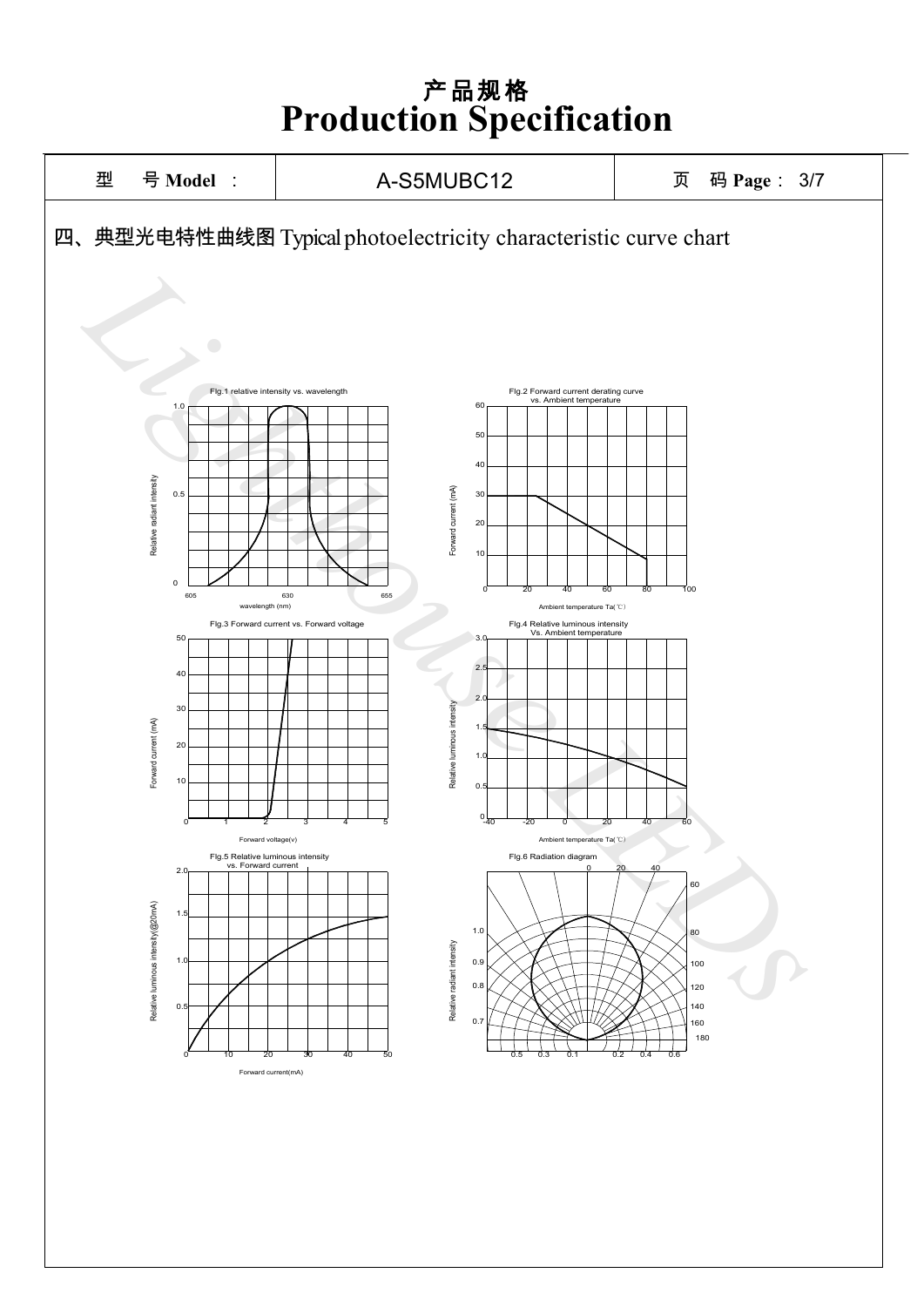| 撒述<br>Description        | 项目<br>Item                                | 测试标准<br><b>Test criterion</b>                       | 测试条件<br>Test condition                                           | 测试时间<br>Test time | 数量<br>Qty | 失效数量<br>Fail qty |
|--------------------------|-------------------------------------------|-----------------------------------------------------|------------------------------------------------------------------|-------------------|-----------|------------------|
| 寿命测试<br>Lifetest         | 常温寿命测试<br>Life test(room temperature)     | JIS7021:B4                                          | Ta= $25^{\circ}$ C $\pm$ 5 $^{\circ}$ C, IF=30mA                 | $100$ Hrs         | 22        | $\boldsymbol{0}$ |
|                          | 高温存储<br>High temperature store            | JIS7021:B10<br>MIL-STD-202:210A<br>MIL-STD-750:2031 | Ta=85°C±5°C                                                      | 1000Hrs           | 22        | $\boldsymbol{0}$ |
|                          | 低温存储<br>Low temperature store             | JIS7021:B12                                         | Ta=-35℃±5℃                                                       | $1000$ Hrs        | 22        | $\boldsymbol{0}$ |
| 环境测试<br>Ambience<br>test | 高温高湿测试<br>High temperature/ humidity test | JIS7021:B11<br>MIL-STD-202:103D                     | Ta=85°C±5°C<br>RH=85%                                            | 1000Hrs           | 22        | $\boldsymbol{0}$ |
|                          | 冷热冲击测试<br>Cold / Heat strike test         | JIS7021::B4<br>MIL-STD-202:107D<br>MIL-STD-750:1026 | 30min<br>-10℃±5℃←→100℃±5℃<br>5min<br>5 <sub>min</sub>            | 50Cycles          | 22        | $\boldsymbol{0}$ |
|                          | 冷热循环测试<br>Cold and heat cycle test        | JIS7021:A3<br>MIL-STD-202:107D<br>MIL-STD-705:105E  | 5min 5min 5min<br>-35°C~25°C~85°C~-35°C<br>30min 5min 30min 5min | 50Cycles          | 22        | $\boldsymbol{0}$ |
|                          | 判断标准 Judging criterion:                   |                                                     |                                                                  |                   |           |                  |
|                          |                                           |                                                     |                                                                  |                   |           |                  |
|                          | 项目<br>符号                                  | 实验条件                                                |                                                                  | 判断标准<br>Criteria  |           |                  |

#### 判断标准 **Judging criterion:**

| 项目                             | 符号<br>实验条件 |                      |                  | 判断标准<br>Criteria |  |  |
|--------------------------------|------------|----------------------|------------------|------------------|--|--|
| <b>Item</b>                    | Symbol     | Experiment condition | Min.             | Max.             |  |  |
| 正向电流<br><b>Forward Current</b> | $\rm V_F$  | $IF = 20mA$          |                  | Initial Datex1.1 |  |  |
| 反向电压<br><b>Reverse Voltage</b> | IR         | $V_R = 5V$           |                  | $30 \mu A$       |  |  |
| 发光强度<br>Luminous Intensity     | IV         | $IF=20mA$            | Initial Datex0.7 |                  |  |  |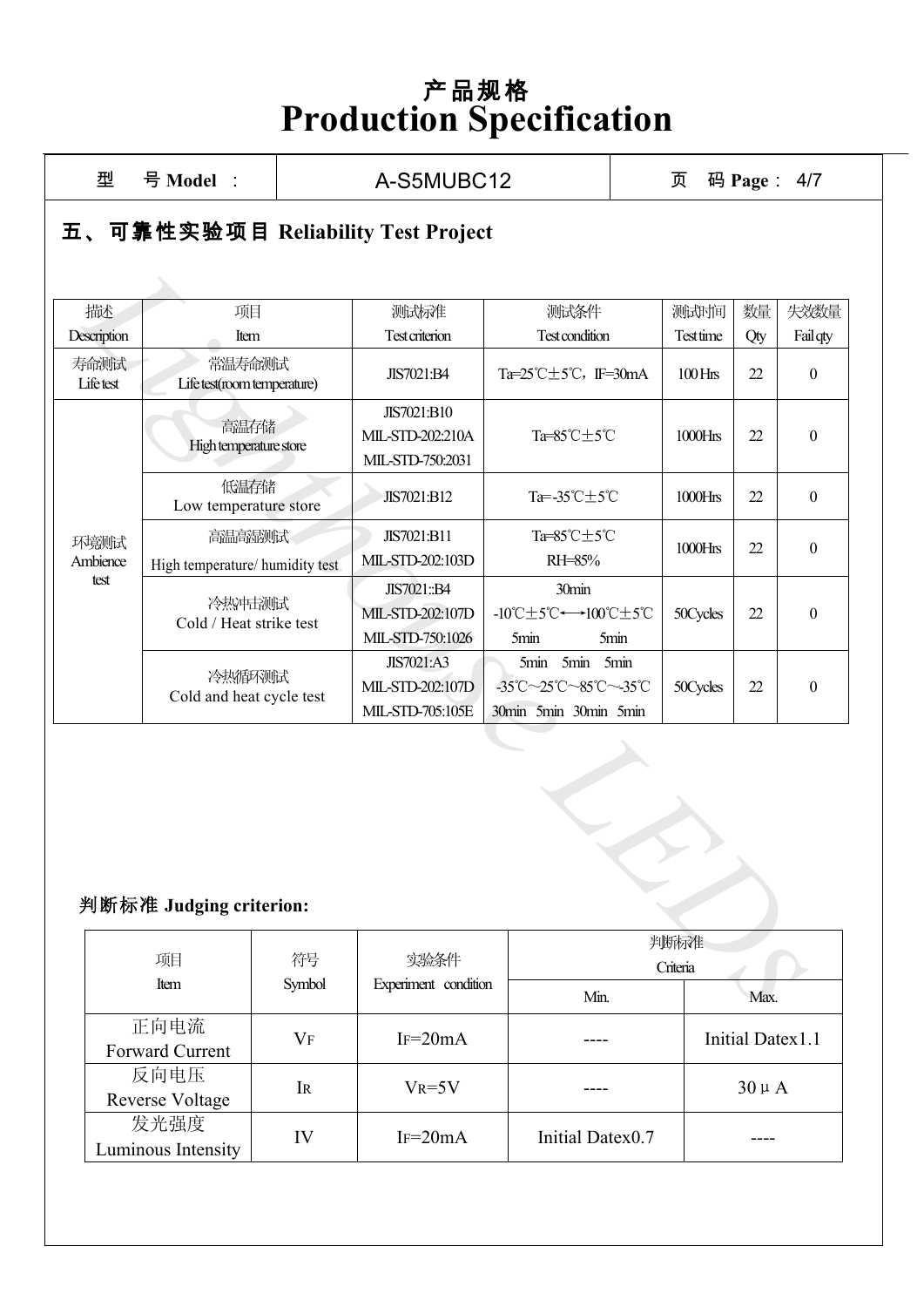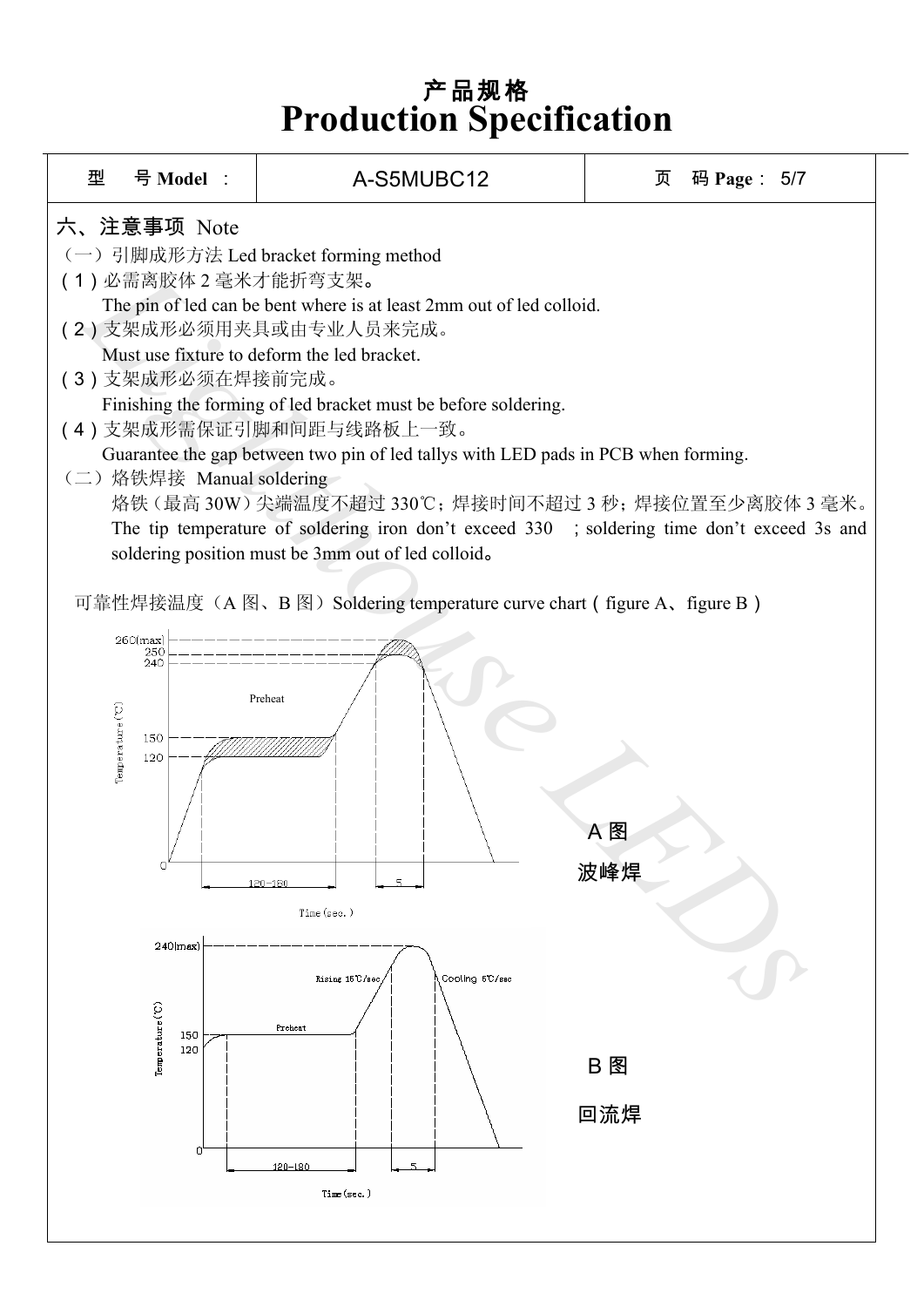| 型                                                                                                                                                                                                                                                                                                                                                                                            | 号 Model :                                                                                                                                                                                                                                                                  | A-S5MUBC12                                                                                                                                                                                                                                                           | 页 | 码 Page: 6/7 |     |  |  |  |
|----------------------------------------------------------------------------------------------------------------------------------------------------------------------------------------------------------------------------------------------------------------------------------------------------------------------------------------------------------------------------------------------|----------------------------------------------------------------------------------------------------------------------------------------------------------------------------------------------------------------------------------------------------------------------------|----------------------------------------------------------------------------------------------------------------------------------------------------------------------------------------------------------------------------------------------------------------------|---|-------------|-----|--|--|--|
| $\left(\equiv\right)$                                                                                                                                                                                                                                                                                                                                                                        |                                                                                                                                                                                                                                                                            | 防静电措施 ESD countermeasure                                                                                                                                                                                                                                             |   |             |     |  |  |  |
|                                                                                                                                                                                                                                                                                                                                                                                              | 静电及高压会对 LED 造成损坏, 特别是晶片材质为 InGaN 的产品对静电防护要求更加严格, 要求在使用和检验                                                                                                                                                                                                                  |                                                                                                                                                                                                                                                                      |   |             |     |  |  |  |
| 产品时戴防静电手腕带或防静电手套,焊接工具及设备外壳需可靠接地,焊接条件遵循此份规格书中的条件。<br>Static electricity and high volt can damage led, The production whose Die material is InGaN must strictly required to<br>prevent ESD, Must put on static glove and static fillet, Soldering tool and the cover of device must connect the ground,<br>soldering condition follows the related stating of production specification manual. |                                                                                                                                                                                                                                                                            |                                                                                                                                                                                                                                                                      |   |             |     |  |  |  |
|                                                                                                                                                                                                                                                                                                                                                                                              |                                                                                                                                                                                                                                                                            | (四) 过电流保护 Protecting countermeasure when over current                                                                                                                                                                                                                |   |             |     |  |  |  |
|                                                                                                                                                                                                                                                                                                                                                                                              |                                                                                                                                                                                                                                                                            | 为避免由于电压的变化引起大电流冲击而造成产品损坏, 需要加入保护电阻。                                                                                                                                                                                                                                  |   |             |     |  |  |  |
|                                                                                                                                                                                                                                                                                                                                                                                              |                                                                                                                                                                                                                                                                            | Need add the protecting resistor in circuit in order to avoid damaging led due to big current and voltage fluctuation.                                                                                                                                               |   |             |     |  |  |  |
|                                                                                                                                                                                                                                                                                                                                                                                              |                                                                                                                                                                                                                                                                            | (五) LED 安装方法 LED installation method                                                                                                                                                                                                                                 |   |             |     |  |  |  |
|                                                                                                                                                                                                                                                                                                                                                                                              |                                                                                                                                                                                                                                                                            | 1) 注意各类器件外线的排列以防极性装错,器件不可与发热元件靠得太近,工作条件不要超过其规定的极限。<br>Pay attention to the led polarity and avoid installation wrong. Led can't be close to euthermic component, work<br>condition should tally with it's specification.                                             |   |             |     |  |  |  |
|                                                                                                                                                                                                                                                                                                                                                                                              |                                                                                                                                                                                                                                                                            | 2) 务必不要在引脚间距变形的情况下安装 LED。<br>Don't install the LED under the condition of the led pin deformation.                                                                                                                                                                   |   |             |     |  |  |  |
|                                                                                                                                                                                                                                                                                                                                                                                              |                                                                                                                                                                                                                                                                            | 3) 当装配 LED 进入 PCB 或装配孔时, LED 支架不能承受任何压力。<br>The led bracket don't load any pressure when installing the led into PCB or fitting hole.                                                                                                                                |   |             |     |  |  |  |
|                                                                                                                                                                                                                                                                                                                                                                                              |                                                                                                                                                                                                                                                                            | 4) 在焊接温度回到正常以前, 必须避免使 LED 受到任何的震动或外力。<br>Must avoid any strike and force on led before the soldering temperature return to room temperature.                                                                                                                         |   |             |     |  |  |  |
|                                                                                                                                                                                                                                                                                                                                                                                              | (六) 存储时间 Storage time                                                                                                                                                                                                                                                      |                                                                                                                                                                                                                                                                      |   |             |     |  |  |  |
|                                                                                                                                                                                                                                                                                                                                                                                              |                                                                                                                                                                                                                                                                            | 1) 在温度 5℃~35℃,湿度 RH60%条件下,产品可保存一年。超过保存期的产品需重新检测后方能使用。<br>Led can be stored for a year under the condition: the temperature of $5 \sim 35$ and humidity of RH60%, These<br>production must be re-inspected and tested before use if their storage time exceed a year. |   |             |     |  |  |  |
|                                                                                                                                                                                                                                                                                                                                                                                              |                                                                                                                                                                                                                                                                            | 2) 如果打开的产品在 5℃~35℃, RH60%的空气条件下放置超过一周, 则需要将产品在 65℃±5℃的环境中放置                                                                                                                                                                                                          |   |             |     |  |  |  |
|                                                                                                                                                                                                                                                                                                                                                                                              | 24 小时以上,并尽量在十五天内使用。<br>If led is exposed in air for a week under the condition: the temperature of $5 \approx 35$<br>, humidity of RH60%, must place<br>the led in the ambience of 65 $\pm$ 5 for 24 hours and use it in 15 days for best.                                 |                                                                                                                                                                                                                                                                      |   |             |     |  |  |  |
|                                                                                                                                                                                                                                                                                                                                                                                              | (七) 清洗 Cleaning                                                                                                                                                                                                                                                            |                                                                                                                                                                                                                                                                      |   |             |     |  |  |  |
|                                                                                                                                                                                                                                                                                                                                                                                              |                                                                                                                                                                                                                                                                            | 当用化学用品清洗胶体时必须特别小心,因为有些化学品对胶体表面有损伤并引起褪色如三氯乙烯、丙酮等。                                                                                                                                                                                                                     |   |             |     |  |  |  |
|                                                                                                                                                                                                                                                                                                                                                                                              | 可用乙醇擦拭、浸渍, 时间在常温下不超过3分钟。<br>Be careful of some chemical results in the led colloid fades and damage when using chemical clean the led, such as<br>chloroethylene, acetone etc. can use ethanol to wash or soak led but the time don't exceed 3 minutes.<br>(八) 弯脚 (Kinked) |                                                                                                                                                                                                                                                                      |   |             |     |  |  |  |
|                                                                                                                                                                                                                                                                                                                                                                                              |                                                                                                                                                                                                                                                                            | 当 LED 成形弯脚时,弯脚模具容易刮花 LED 脚支架镀层,刮伤处容易生锈,特别是空气湿度大时。                                                                                                                                                                                                                    |   |             | 为减少 |  |  |  |
|                                                                                                                                                                                                                                                                                                                                                                                              | 生锈机会, 建议使用镀锡支架。                                                                                                                                                                                                                                                            |                                                                                                                                                                                                                                                                      |   |             |     |  |  |  |
|                                                                                                                                                                                                                                                                                                                                                                                              | The kinked tooling scrape easily the pin of led, where the led bracket is rusting easily, especial expose it in moist air. To                                                                                                                                              |                                                                                                                                                                                                                                                                      |   |             |     |  |  |  |
|                                                                                                                                                                                                                                                                                                                                                                                              | decrease the led bracket rust, advise using plated tin led bracket.                                                                                                                                                                                                        |                                                                                                                                                                                                                                                                      |   |             |     |  |  |  |